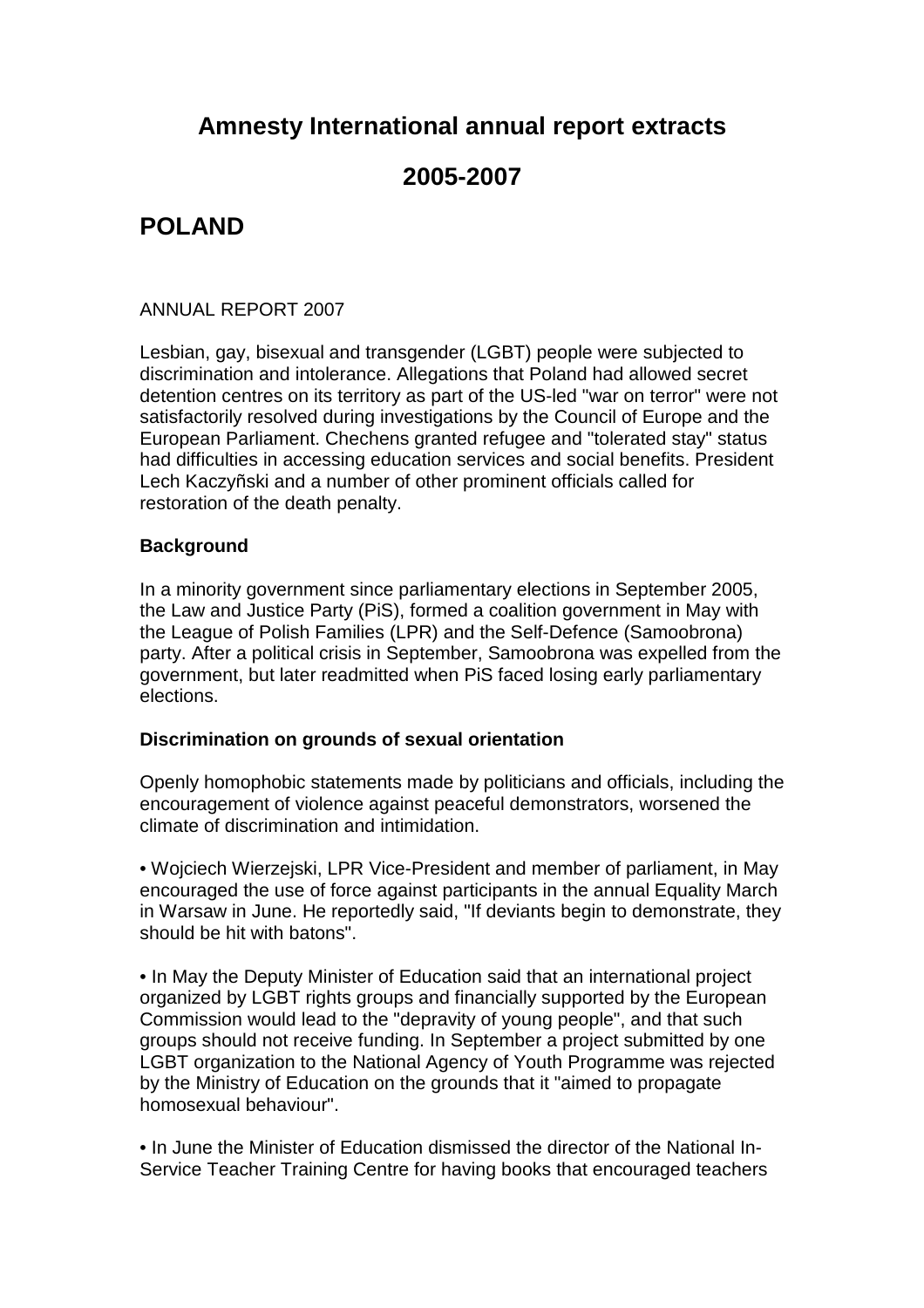to organize meetings with LGBT organizations. The only book that met the description was an anti-discrimination handbook by the Council of Europe, which subsequently expressed concern at the "homophobia?and homophobic behaviours" within the government. The Centre's new director said in October that "homosexual practices lead to drama, emptiness and degeneracy".

Demonstrators from the LGBT community and other activists were reportedly attacked by counter-demonstrators and unable to exercise their right to peaceful assembly because of police failures.

• In April, despite the presence of the police, more than 1,000 participants of a Tolerance March in Kraków were reportedly harassed and intimidated by members of a right-wing grouping, the All Polish Youth, who held a counterdemonstration, the Tradition March.

Court rulings clarified the legality of the Equality March in Warsaw arranged for 10 June, which the City Council of Warsaw finally authorized on 1 June. Owing to threats from counter-demonstrators, the march organizers agreed a different route with the Council and the police provided sufficient forces to guarantee security. The march went ahead without major incidents.

• In January the Constitutional Court confirmed a Warsaw court ruling of September 2005 that the banning of the Equality March in Warsaw in June 2005 by the then Mayor Lech Kaczyñski was unlawful, and declared that demonstrators need only inform city officials that a public demonstration would be taking place.

• In May the Supreme Administrative Court in Warsaw upheld the decision of the Regional Administrative Court in Poznañ, in the case of an LGBT march banned in November 2005, that the threat from a counter-demonstration could not be grounds for banning the demonstration.

#### **Secret detention centres and renditions**

In March the Secretary-General of the Council of Europe released his opinion on alleged secret detention centres in member states set up as part of the USA's programme of secret detentions and "renditions" - the illegal transfer of people between states outside of any judicial process. He expressed concern at Poland's inadequate response to questions of whether officials had been involved in the detentions or renditions.

In June the Rapporteur on secret detentions of the Parliamentary Assembly of the Council of Europe (PACE) reported on the global "spider's web" of detentions and transfers by the US Central Intelligence Agency (CIA) and alleged collusion by 14 Council of Europe states. He reported that the Polish authorities were unable, despite repeated requests, to provide information from national aviation records to confirm CIA-connected flights into Poland.

In November a Temporary Committee of the European Parliament, looking into allegations of illegal CIA activity in Europe, deplored Poland's lack of co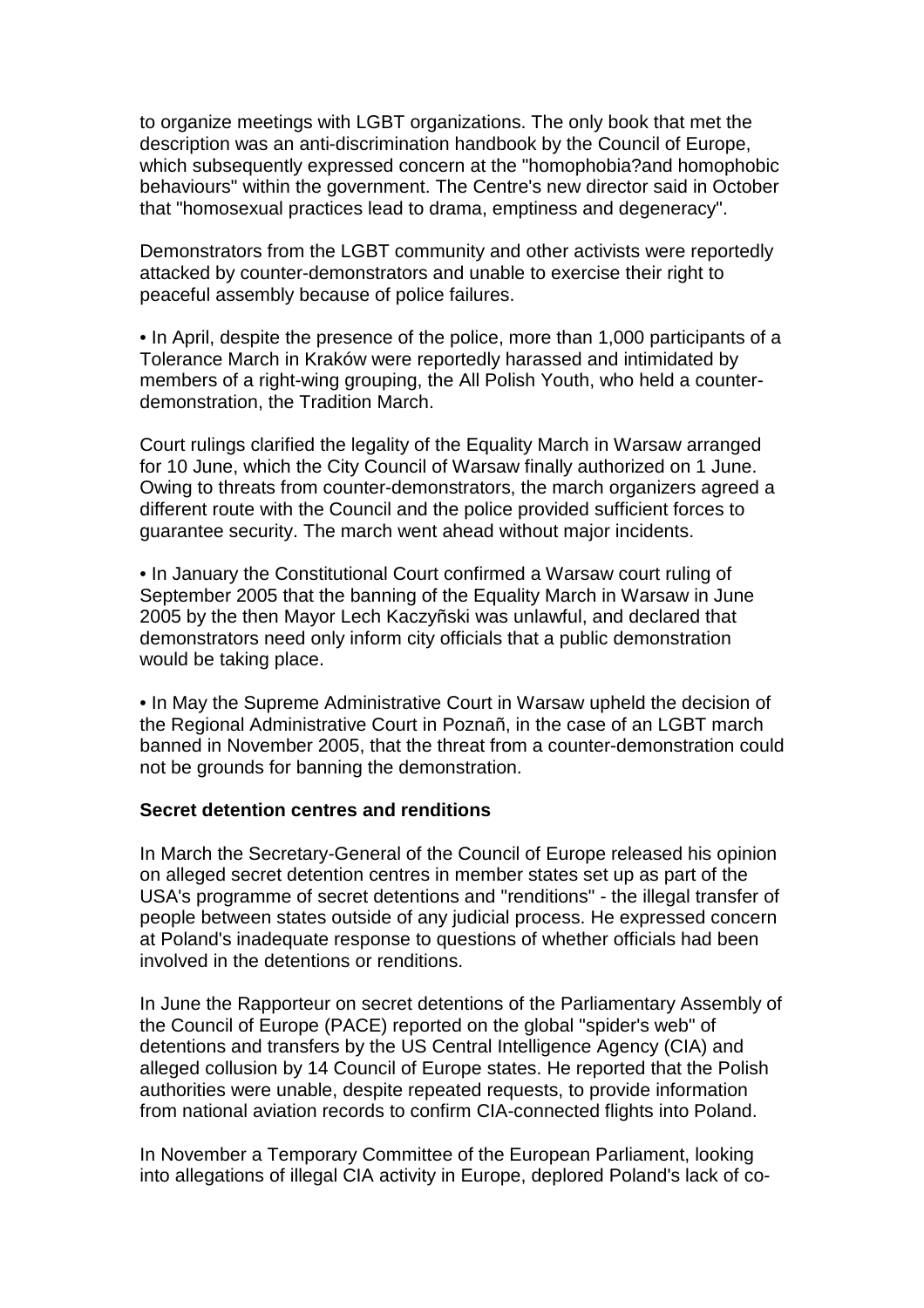operation and failure to establish a special inquiry committee or an independent parliamentary investigation.

# **Refugees**

The majority of asylum seekers from Chechnya in the Russian Federation were denied refugee status, in violation of the 1951 Refugee Geneva Convention, and were granted "tolerated stay" permits only.

UNHCR, the UN refugee agency, reported in May that almost half of schoolage children seeking asylum did not attend school at all. People with only "tolerated stay" permits were denied the social assistance given to asylumseekers and the integration package provided for refugees.

The number of asylum-seekers sent back to Poland from other European Union (EU) states increased following application of the so-called Dublin II Regulation, which establishes criteria and mechanisms for determining which EU state will examine an asylum application.

#### **International scrutiny**

In March, reporting on its last visit in 2004, the European Committee for the Prevention of Torture made recommendations to the government on the treatment of detainees. It urged police officers to be informed on a regular and frequent basis that physically or verbally ill-treating detainees was unacceptable and would be severely punished; that only strictly necessary force should be used during arrests; and that there was no justification for striking detainees once they were brought under control. The Committee called on the authorities to ensure that judges and prosecutors who heard a complaint of police ill-treatment from any person before them should immediately request a forensic medical examination. The Committee expressed concern that Poland had not implemented recommendations on police detention facilities for children made during its previous visit in 2000.

# **Death penalty**

President Kaczyñski called for the restoration of the death penalty in Poland and throughout Europe in a Polish public radio broadcast on 28 July, saying: "Countries that give up this penalty award an unimaginable advantage to the criminal over his victim, the advantage of life over death." In August the LPR announced a campaign for Europe-wide restoration of the death penalty and for a referendum on its reintroduction in Poland. Wojciech Wierzejski called the EU's ban on the death penalty "anachronistic."

In response, the European Commission said that the death penalty was "not compatible with European values." The President of the PACE wrote in an open letter to President Kaczyñski that "its reintroduction? would be a direct attack on our common values, which are founded on respect for the basic human dignity of every person."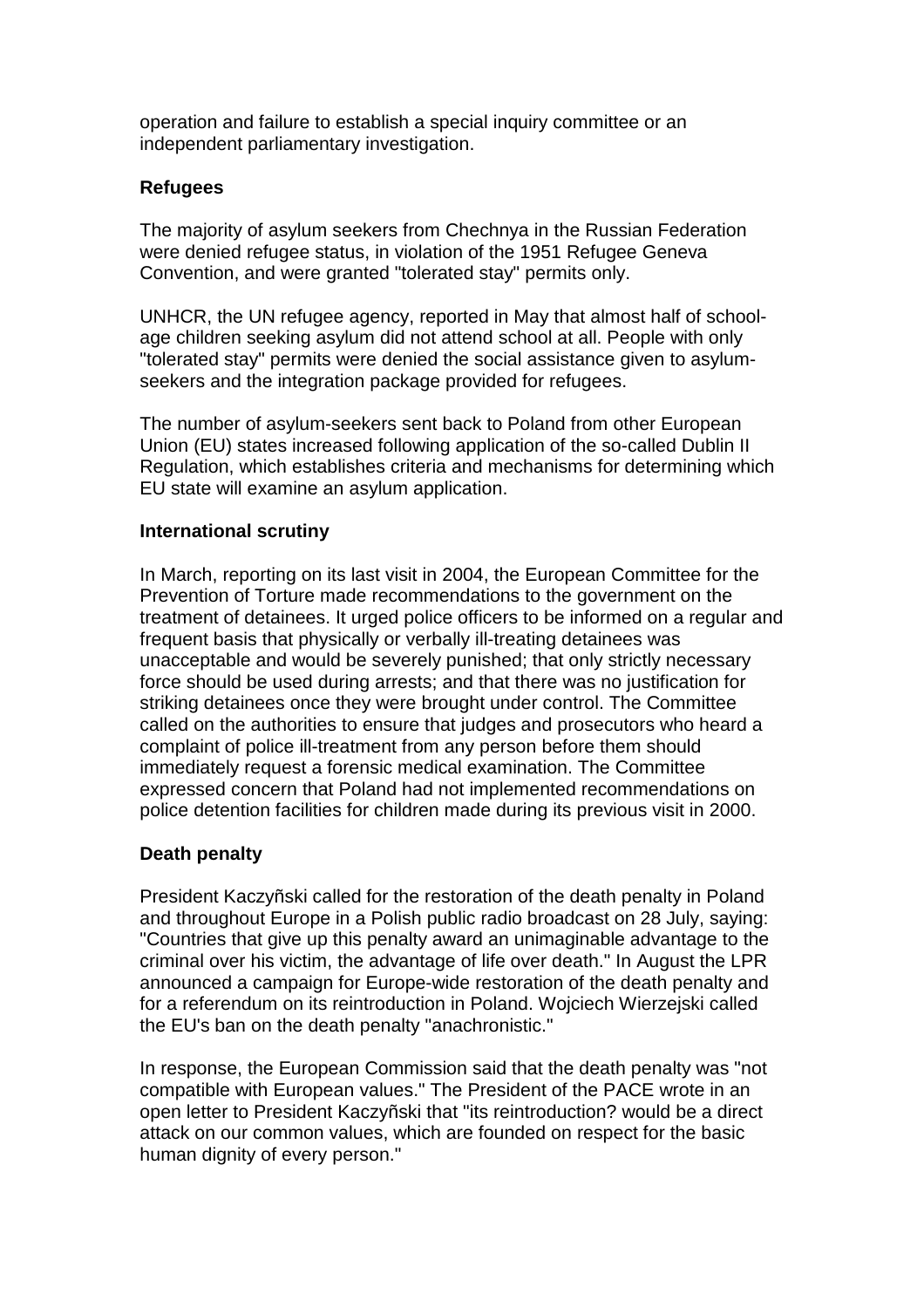#### **ANNUAL REPORT 2006**

**Racism and intolerance towards minorities was reported in both the private and public spheres. No action was taken against public figures whose statements appeared to incite intolerance. Police reportedly used excessive force against non-violent demonstrators.**

#### **Background**

2005 was a year of significant political changes. After general elections in September and a presidential election in October, the Law and Justice party (Prawo i Sprawiedliwoó», PiS) came to power. Before the elections, the PiS criticized gay rights campaigners and expressed support for the death penalty. Following Lech Kaczyñski's election as President, the European Commission issued a formal warning to Poland, saying that it could lose its European Union (EU) voting rights if the President continued to oppose gay rights and sought to introduce the death penalty.

One of the first decisions of the new government was to abolish the Office for Gender Equality, making Poland the only EU country without a statutory equality watchdog.

#### **Identity-based discrimination**

Members of sexual minorities continued to face discrimination and restrictions on their right to freedom of expression and assembly. In June, Lech Kaczyñski, then mayor of Warsaw, refused for the second year to authorize the Equality Parade, holding that such an event would be "sexually obscene" and offensive to other people's religious feelings. An improvised parade still took place on 10 June, gathering more than 2,500 participants. Less than a week later, the mayor authorized the so-called Normality Parade, allowing an extremist homophobic grouping known as All Polish Youth (Mêodzieø Wszechpolska) to mobilize on the streets of Warsaw.

In November the mayor of Poznañ banned a gay parade, ostensibly because of security concerns. However, the parade's organizers claimed that the Poznañ municipality had earlier indicated that there were no reasons to ban the parade, and that the mayor had given in to the demands of the conservative political parties Law and Justice and the League of Polish Families (Liga Polskich Rodzin). An unauthorized parade which took place on 19 November was met with physical attacks and verbal abuse from members of All Polish Youth. As a protest, demonstrations in support of tolerance and equality took place throughout Poland on 27 November. In December an administrative court in Poznañ annulled the authorities' decision to ban the parade.

There was no action against public statements inciting intolerance against sexual minorities, such as that made by a then Member of the European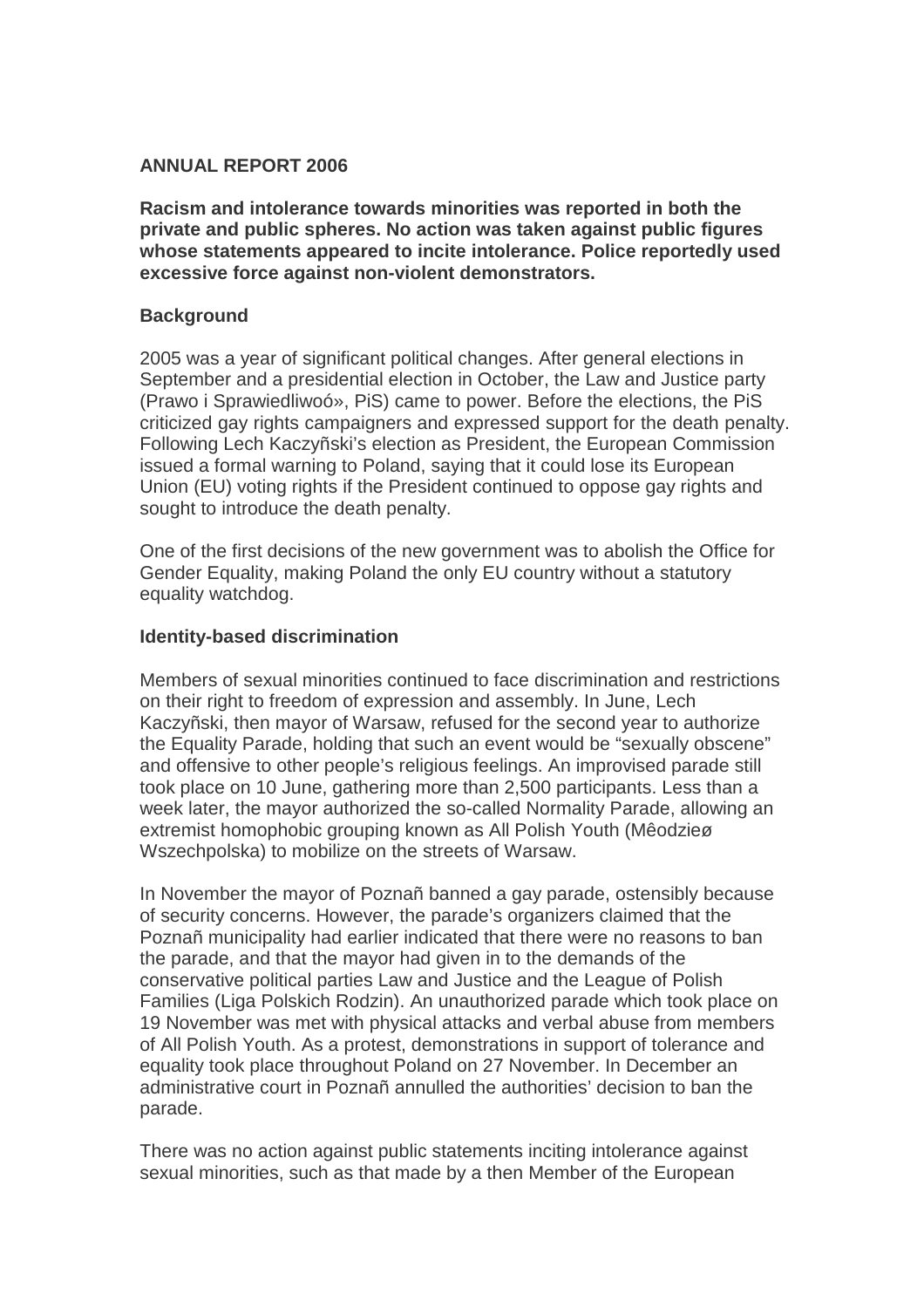Parliament from the League of Polish Families: "After the elections, we will illegalize all homosexual organizations and we will attack paedophiles who are statistically the most numerous among them."

# **Racism**

In its third report on Poland, released in June, the European Commission against Racism and Intolerance (ECRI) expressed concern that the authorities rarely investigated and prosecuted cases of racial hatred, and allowed anti-Semitic material to freely circulate on the market. ECRI pointed out that in investigating violent attacks against ethnic minorities, such as Roma or migrants, the police often did not take into account the racist motivation of crimes, which resulted in a lighter sentence for the perpetrator, if convicted. Moreover, there was still no comprehensive body of legislation prohibiting racial discrimination in all fields of life.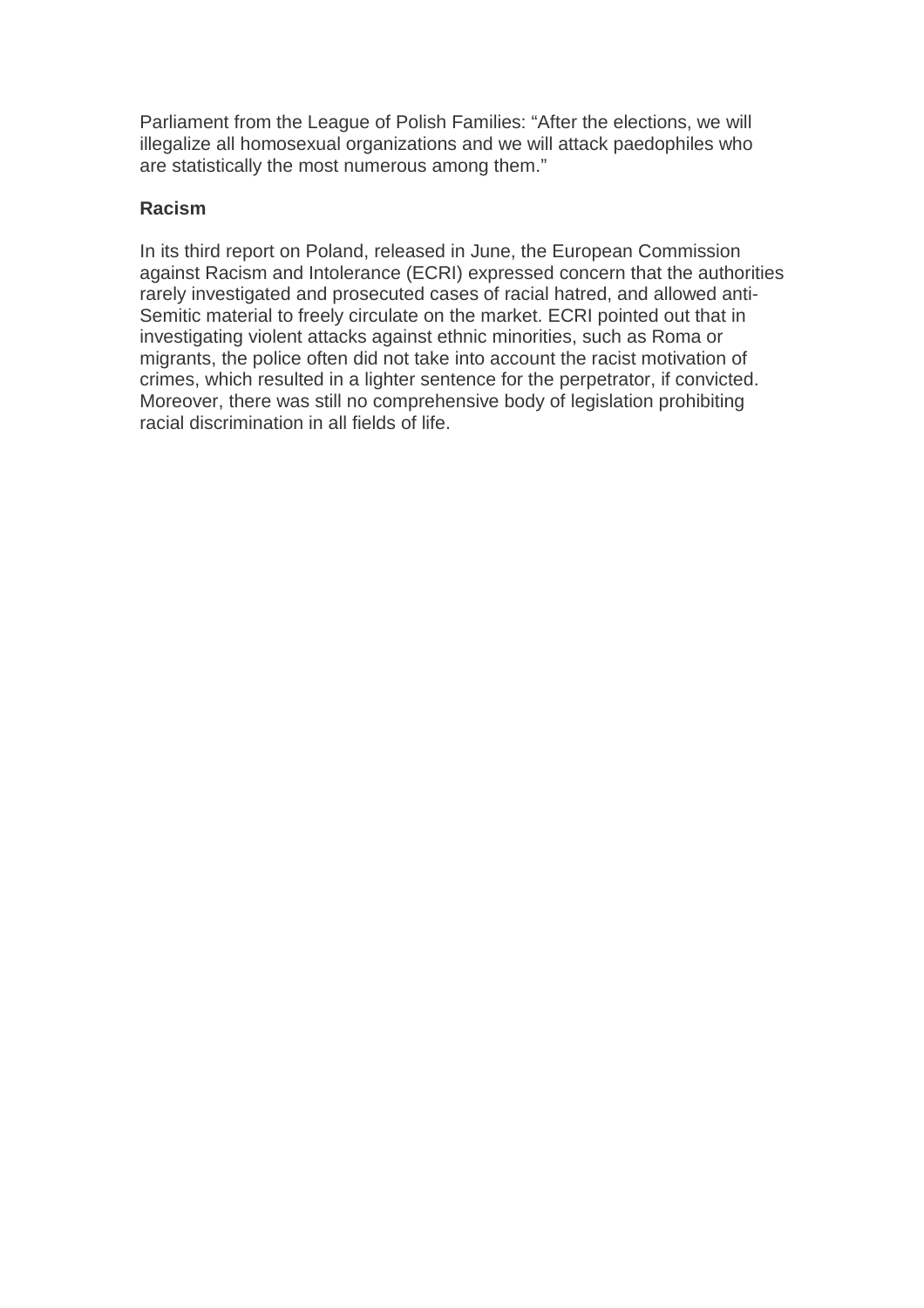# ANNUAL REPORT 2005

**Three people died as a result of unlawful use of firearms by police officers. Domestic violence was not effectively investigated and prosecuted, and the victims frequently did not receive adequate protection. Lesbians and gay men were not adequately protected by the police. A march to promote the rights of lesbians, gay men, bisexual and transgender (LGBT) people in Warsaw was prohibited in violation of the right to freedom of assembly.**

# **Unlawful use of firearms by police**

Three people died in two separate incidents when police officers used firearms in circumstances that were in breach of international standards. Both incidents were being investigated. Some members of the Sejm (parliament) called for a thorough reform of the police force as well as of its recruitment and training, but their recommendations were not adopted.

- On 29 April in Poznañ, police officers shot dead a 19-year-old man and seriously injured another after they pursued a car they reportedly believed was occupied by criminal suspects. The two unarmed suspects attempted to run away after their car was blocked by an unmarked police car, reportedly believing that they were being pursued by carjackers.
- On 9 May in Łódź, police officers intervened after a group of young men assaulted some students. In the ensuing clash, the officers used riot guns and fired six shots, killing a 19-year-old male student and a 23-year-old woman who were not involved in the violence. According to the police, the guns had been loaded with live ammunition by mistake. The incident prompted the Łódź police chief and his deputy to resign, and the province's police chief was dismissed.

#### **Women's rights**

In November a report by the UN Human Rights Committee expressed concern about the high number of cases of domestic violence against women. It reported that measures such as restraining orders and temporary arrests were not widely used, that appropriate protection was not afforded to victims, that shelters did not exist in many places, and that training for law enforcement officers was inadequate. The Committee recommended specific steps that Poland should take to address these problems.

The Committee was also concerned about the low number of women in senior positions in public services and the disparities in remuneration between men and women.

#### **Expulsion of refugee**